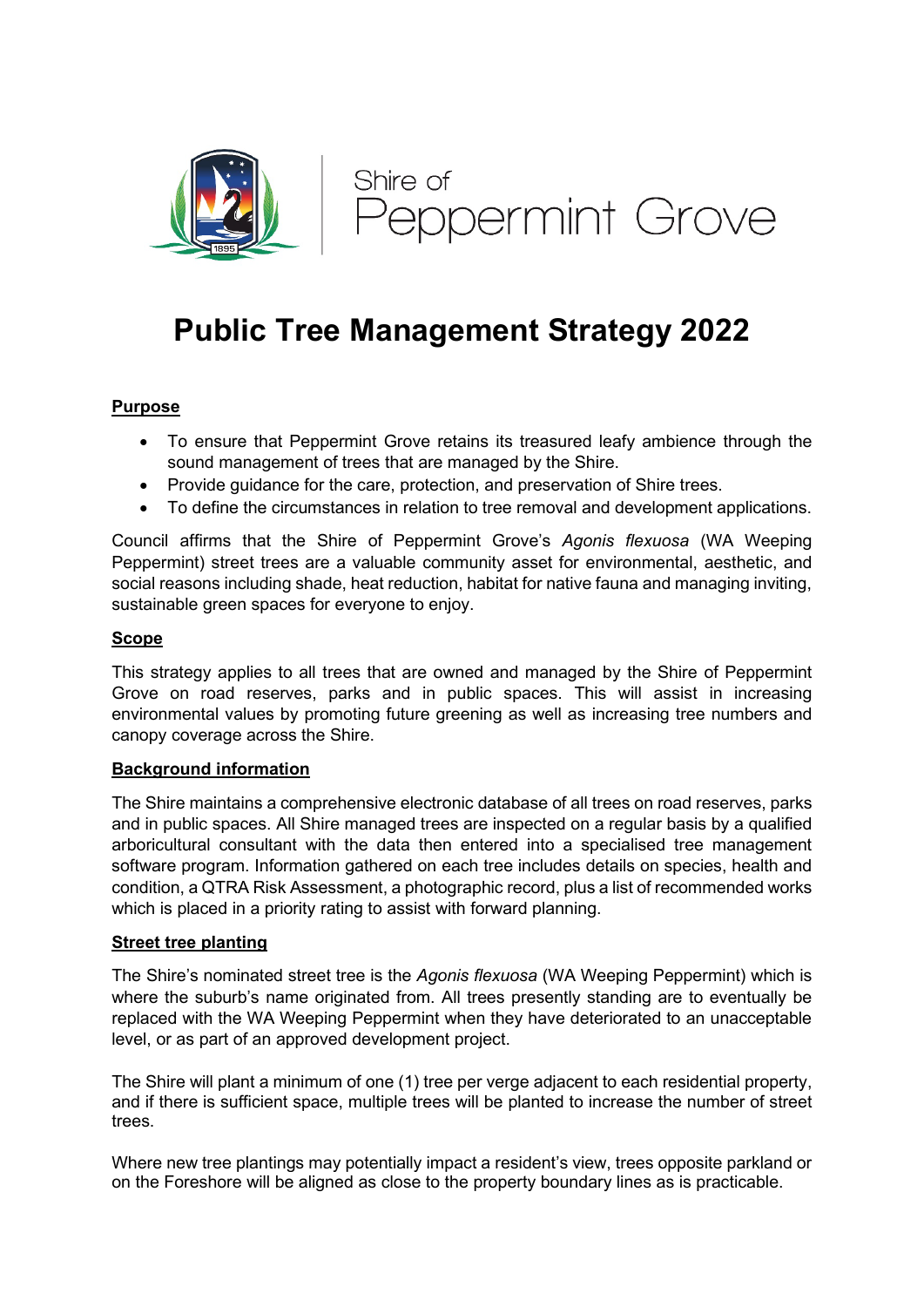The Shire shall undertake tree planting on street verges and within parks as part of its annual winter tree planting program when soil moisture conditions are appropriate and subject to available stock.

Spacings of street trees shall be the minimum required to maintain a near continuous tree canopy in the street. Street trees shall be located with due consideration to services, sightlines and alignment of existing vegetation.

Council will maintain and water all young street trees to ensure good survival rates for a minimum of two years. Residents are encouraged to assist with watering wherever possible.

Street trees are only to be planted, pruned and removed by the Shire unless specific approval is granted by the Chief Executive Officer or a designated Officer.

Unauthorised street tree plantings may be referred to the CEO to determine whether the species and position conforms with the Shire's tree planting requirements.

# **Pruning of Street trees**

The Shire is responsible for pruning and maintaining trees owned within road reserves and parks. Trees are only to be pruned by authorised qualified contractors under direct instruction from the Shire to ensure all street and parkland trees are protected for future generations.

Pruning in the Bushland Forever site along The Esplanade will only be carried out by Shire authorised contractors to reduce material for fire hazard controls, site access, or other safety related reasons and not primarily for the opening up of views.

Tree pruning shall generally address the following requirements:

- Clear the canopy from infrastructure such as streetlights, street signs and to maintain pedestrian footpath clearances and vehicle access and/or site lines.
- Improve the form of developing trees for structural integrity or health.
- Remove deadwood, dying, diseased, or pest infested limbs and branches.
- Remove overhanging branches considered to be hazardous to traffic or buildings.
- Trees will be pruned to maintain Western Power infrastructure as per compliance requirements.

All requests for pruning and maintenance must be submitted to the Shire in writing and will be assessed on an individual case by case basis.

The Shire may arrange for an arboricultural assessment if further investigation is required.

#### **Tree Removal**

Street trees are considered to be a significant asset to the Shire as they provide both aesthetic and environmental benefits to the streetscape and ambience of Peppermint Grove.

Applications for tree removal must made in writing to the Shire.

Trees will only be considered for removal, under the following circumstances:

- Dead or in poor condition
- Diseased
- Identified for attention in the Shire's Street Tree Audit
- Structurally unsound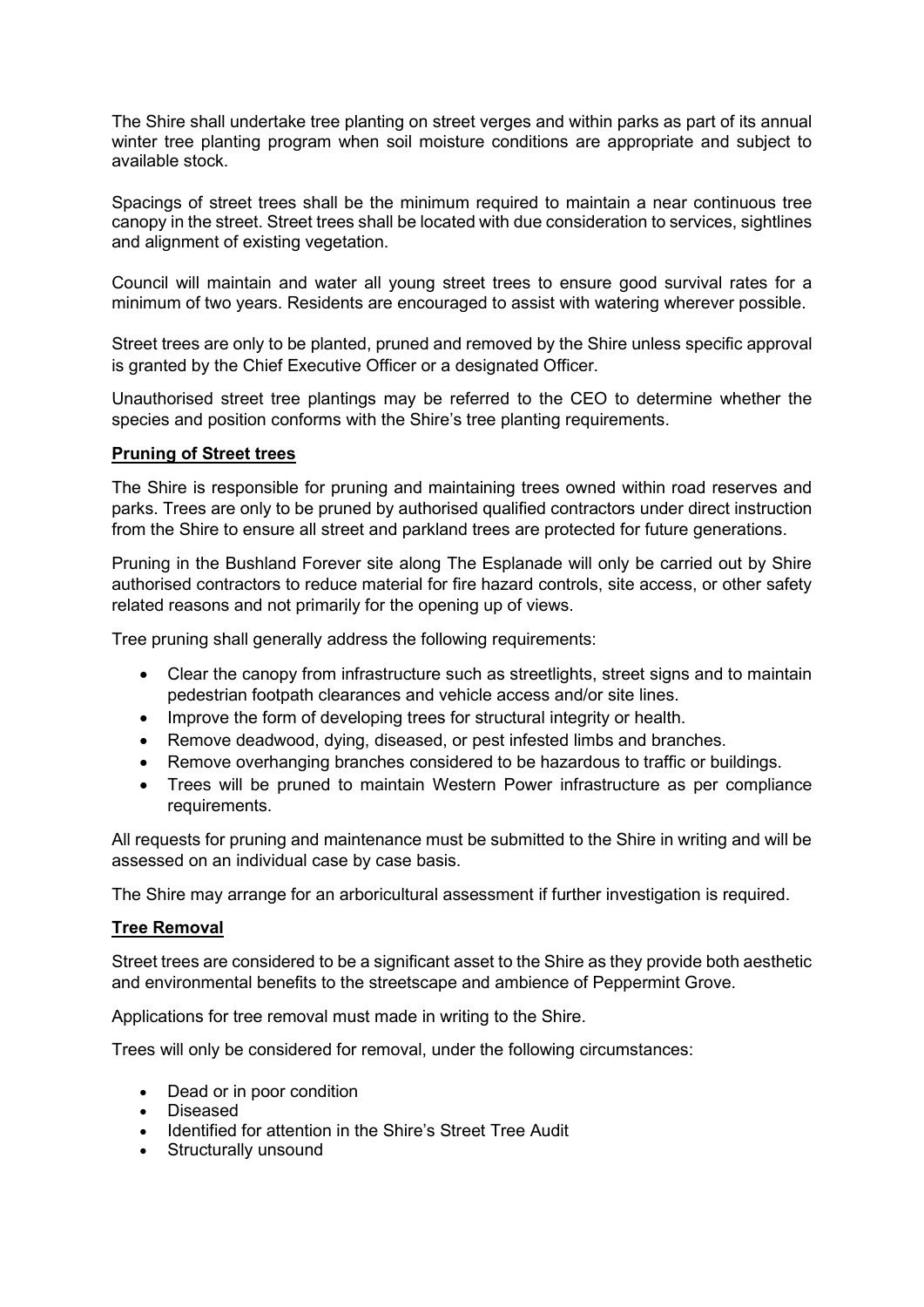- Obstructing an approved works program, by either by the Shire or external utility providers
- Tree root damage to public and/or private assets when root barrier installation is not considered viable
- Damage by a declared storm event or mechanical means
- Identified as an invasive species
- Potentially hazardous to road reserve users and / or traffic safety

Any tree which is removed is to be replaced by a minimum of one (1) tree (*Agonis flexuosa*).

Trees will not be removed for the following reasons:

- The tree species is disliked
- The tree obscures or potentially obscures a view
- The tree causes allergy or health problems
- The tree shades private gardens, turf or solar panels
- The tree is in the way of non-essential crossover or verge paving option

# **Trees and Development**

Developers will be encouraged to retain and protect existing trees on Shire land wherever possible to preserve the amenity of the streetscape.

Removal of Street trees for the placement of new crossovers will only be considered where all other design options have been sought. Crossovers should be located a minimum of 2m from a street tree less than 400mm in trunk diameter, and 3m for a street tree with a trunk diameter of 401mm and greater.

# **Tree protection Zone (TPZ) requirements at Development sites**

For all construction works and or major renovations the developer/owner is to protect the Shire's street trees that are to be retained as part of the approval process.

The following guidelines are to be adhered:

- A tree protection fence must be installed on the verge at the cost of the applicant. The type of fencing must be in line with the Australian Standard for Protection of trees on development sites AS4970-2009. At a minimum the TPZ fencing will cover 2m x 2m around the trunk due to available space (consisting of four panels of site fencing). Any less requires approval from the Shire. The TPZ fencing is not to obstruct roads or footpaths.
- If a street tree is damaged and requires removal during the development process, a replacement street tree is required and all costs associated with removal and replacement of the tree will be paid by the developer / owner. The replacement street tree will be of an *Agonis flexuosa* of a size that is acceptable to the Shire.

# **Bonds and Payments**

Where a development or renovation has the potential to impact the Shires Street trees, a bond for the protection of the Street trees will be held through the Verge Bond Process prior to the development commencing.